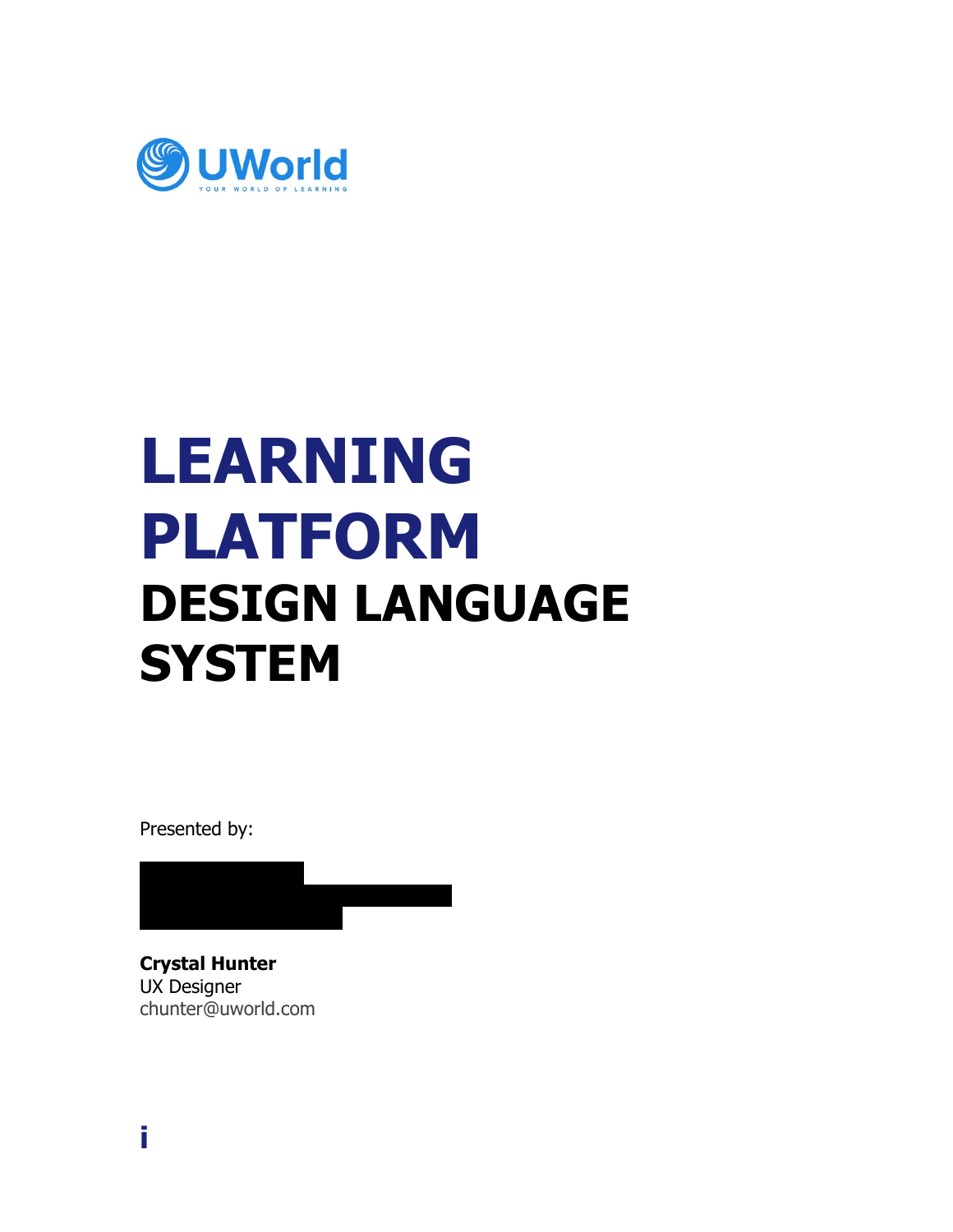# **CONTENTS**

| VALIDATION AND ERROR MESSAGES  13 |  |
|-----------------------------------|--|
|                                   |  |
|                                   |  |
|                                   |  |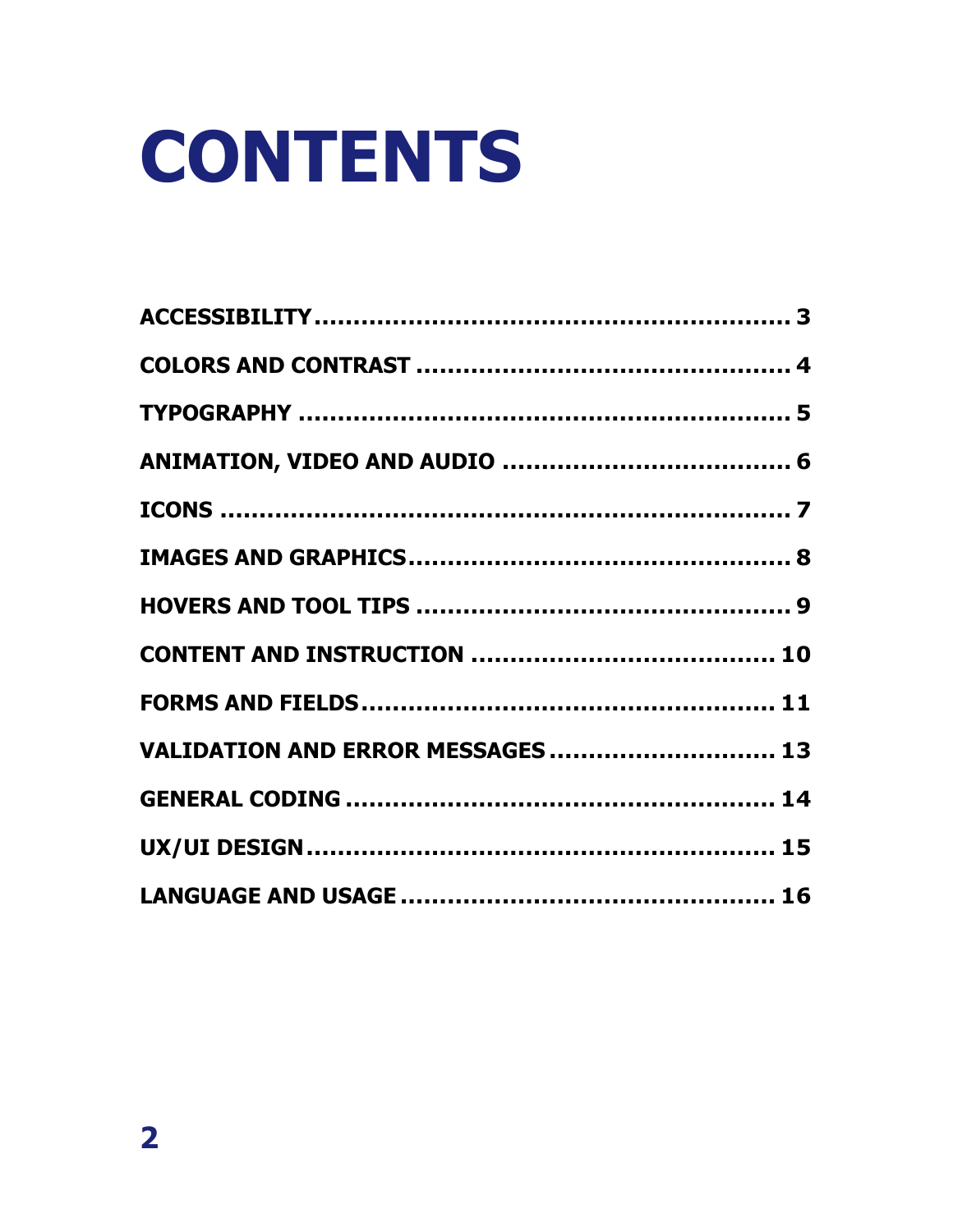### <span id="page-2-0"></span>**ACCESSIBILITY**

The guidelines and checklists in this document help UWorld not only establish a consistent style but also to comply with **WCAG AA** guidelines. When developing and testing screens, please reference this document and the following resources to ensure we achieve this important goal.

[Vischeck](http://www.vischeck.com/) (simulates color-blindness)

[How to Meet WCAG \(Quick Reference\)](https://www.w3.org/WAI/WCAG21/quickref/)

[WebAIM](https://webaim.org/)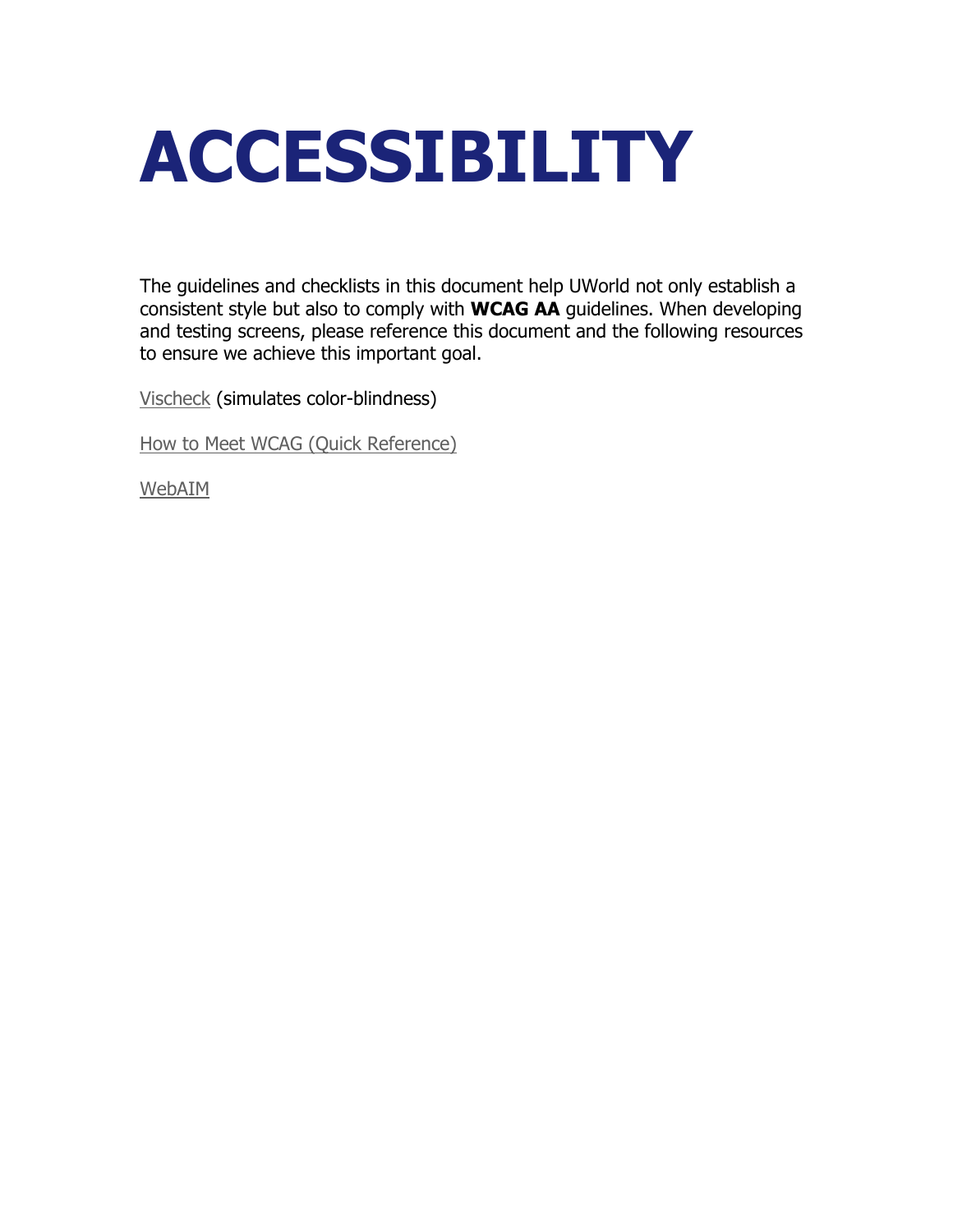# <span id="page-3-0"></span>**COLORS AND CONTRAST**

Hex codes for all colors and how they should be used are illustrated in this image. For a larger view, view this [prototype.](https://projects.invisionapp.com/share/ZQU5RNWFDCS#/screens/392656770_0-0_Student_-_Dashboard_V2_DETAILS)



- $\Box$  Text contrast ratio is at minimum 4.5:1. This requirement does not apply to large, incidental (e.g. inactive states), and logotype text. See [WCAG 1.4.3.](https://www.w3.org/WAI/WCAG21/quickref/#info-and-relationships)
- Colors within a graphic have a minimum 3:1 contrast ratio. See WCAG  $1.4.11$ .
- $\Box$  Users do not have to rely on color alone to distinguish visual elements or understand content, required actions, and prompted responses. See [WCAG 1.4.1.](https://www.w3.org/WAI/WCAG21/quickref/#info-and-relationships)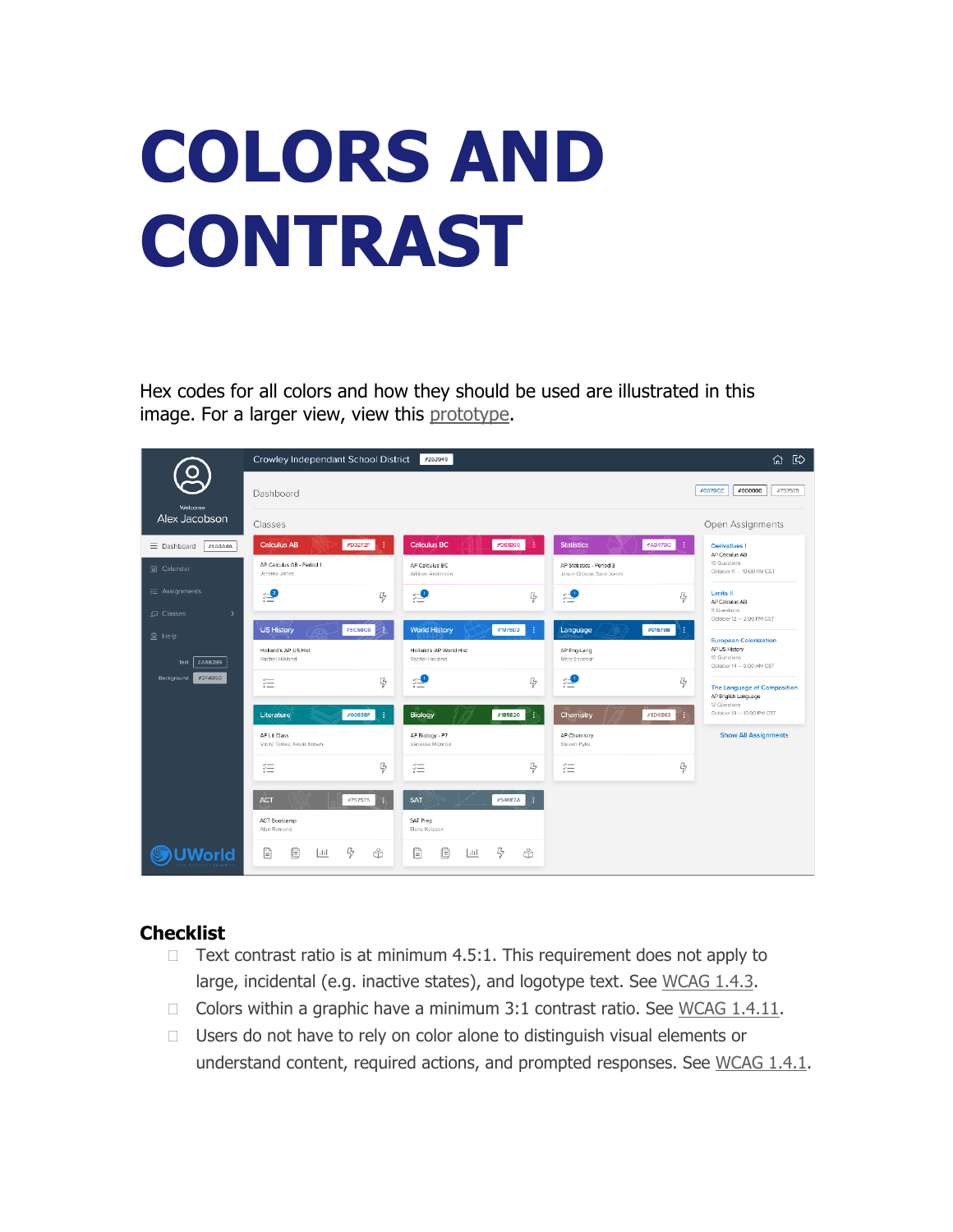### <span id="page-4-0"></span>**TYPOGRAPHY**

Screen Title, Proxima Nova, 21pt, regular, Hex #000000

Heading 1, Proxima Nova, 21pt, regular, Hex #000000

Heading 2, Proxima Nova, 18 pt, regular, Hex #757575

Body Text, Proxima Nova, 15 pt, regular, Hex #000000

Link Text, Proxima Nova, 15 pt, regular, Hex #0070CC

**Table Heading**, Proxima Nova, 10pt, Bold, Hex #000000

Table Text, Proxima Nova, 11pt, regular, Hex #000000

Note: Adjustments to text size may need to be made based on available screen space.

- □ No text is smaller than 10pt.
- $\Box$  The use of all capital letters is limited. (Note: Users can find all caps difficult to read and screen readers can read words in all caps incorrectly.)
- $\Box$  Text can be resized without assistive technology up to 200 percent without loss of content or functionality. This requirement does not apply to captions and images of text.
- **EXT** All text follows these quidelines:
	- $\circ$  Line spacing is at least 1.5 times the font size. See [WCAG 1.4.12.](https://www.w3.org/WAI/WCAG21/quickref/#images-of-text)
	- o Paragraph spacing is at least 2 times the font size. See [WCAG 1.4.12.](https://www.w3.org/WAI/WCAG21/quickref/#images-of-text)
	- o Word spacing is at least 0.16 times the font size. See [WCAG 1.4.12.](https://www.w3.org/WAI/WCAG21/quickref/#images-of-text)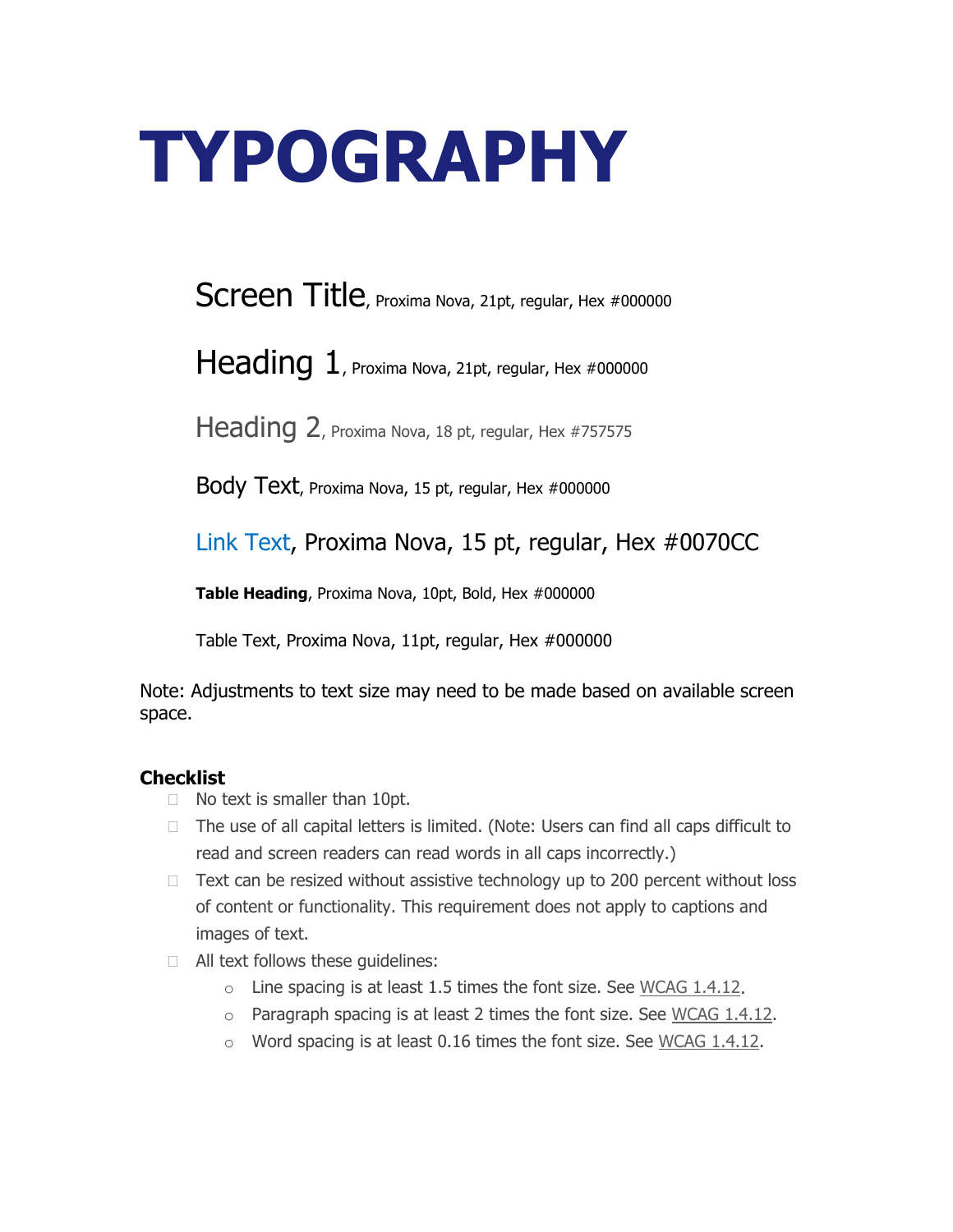# <span id="page-5-0"></span>**ANIMATION, VIDEO AND AUDIO**

- $\Box$  All videos, animation and audio include a Play/Pause button. See [WCAG 1.2.](https://www.w3.org/WAI/WCAG21/quickref/#images-of-text)
- $\Box$  For any audio that automatically plays for more than 3 seconds on a screen, there is a pause button or volume control available to the user. See [WCAG 1.4.2.](https://www.w3.org/WAI/WCAG21/quickref/#info-and-relationships)
- □ All videos include captions. See [WCAG 1.2.](https://www.w3.org/WAI/WCAG21/quickref/#images-of-text)
- □ All audio includes audio descriptions. See [WCAG 1.2.](https://www.w3.org/WAI/WCAG21/quickref/#images-of-text)
- $\Box$  All animations, video, and audio have text alternatives. See [WCAG 1.1.1.](https://www.w3.org/WAI/WCAG21/quickref/#images-of-text)
- $\Box$  Animations are quick and user controlled. See [WCAG 1.2.](https://www.w3.org/WAI/WCAG21/quickref/#images-of-text)
- □ Users can interpret all content in animations and video without relying solely on color. See [WCAG 1.2.](https://www.w3.org/WAI/WCAG21/quickref/#images-of-text)
- $\Box$  Users can pause, stop or hide any moving, blinking or scrolling content that starts automatically, last more than five seconds, and is presented with other content. See [WCAG 2.2.2.](https://www.w3.org/WAI/WCAG21/quickref/#keyboard-accessible)
- $\Box$  No content or images flash more than three times in one second. (Note: Doing so can cause seizures for some users.) See [WCAG 2.3.1.](https://www.w3.org/WAI/WCAG21/quickref/#keyboard-accessible)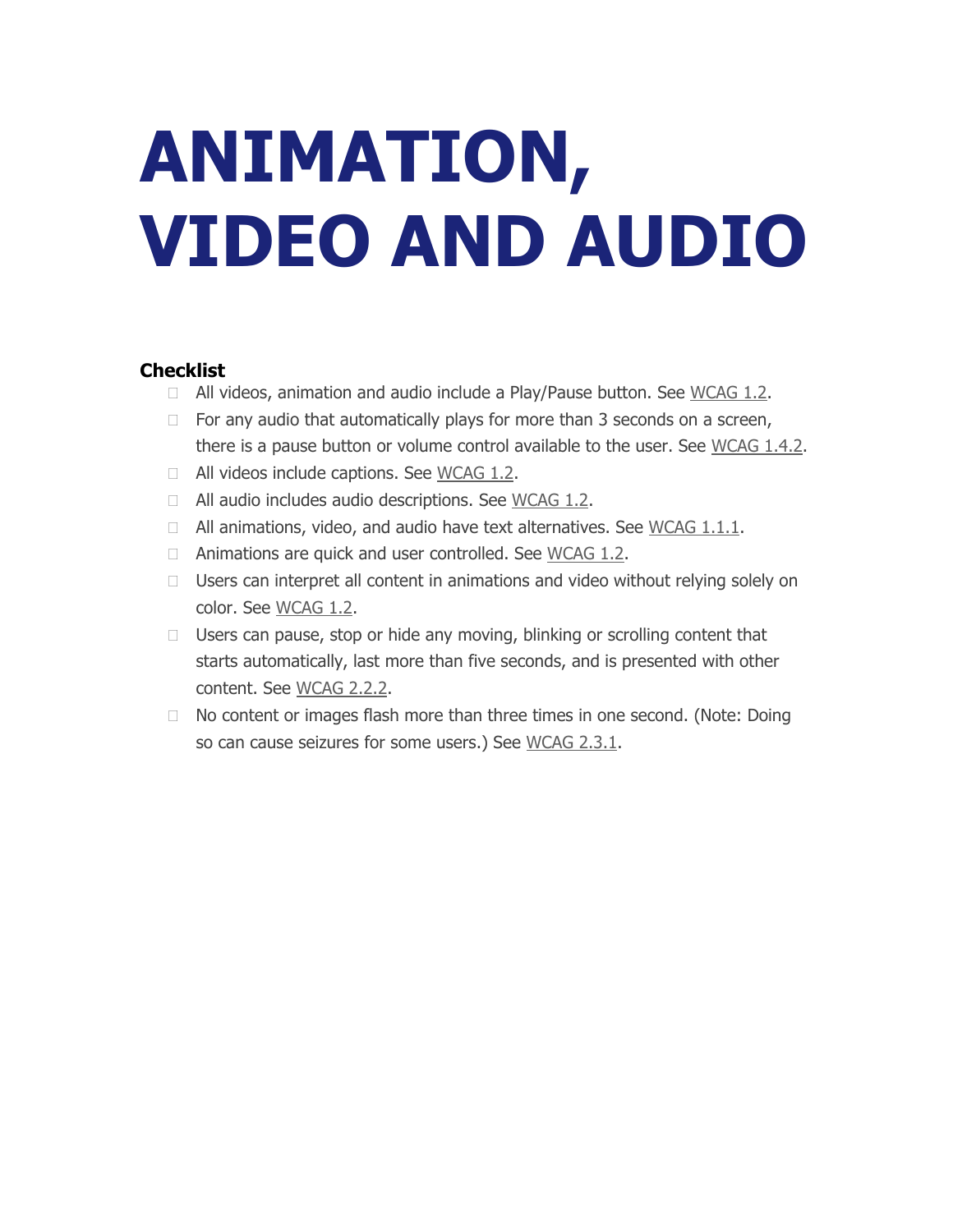### <span id="page-6-0"></span>**ICONS**

UWorld typically uses icons from Font Awesome's "Light Version" library. Prior to production, all required icons will be provided to developers by the UI Designer via a UI Kit.

| Icons (White)             |                 |                        |                         |                             |
|---------------------------|-----------------|------------------------|-------------------------|-----------------------------|
| 闿<br>Create Test          | Ka SmartPath    | ( <sup>9</sup> Reports | ? Last Updated          | 价 Home                      |
| <b>图 Previous Tests</b>   | Q Full Course   | 년 Graphs               | 了 Filter                | [ <t> Log Out</t>           |
| Lill Performance          | 口 Cram Course   | <b>ad</b> Calculator   | <b>ii</b> Test Analysis | dp Study Plan               |
| Q Search                  | > Right Arrow   | $\Box$ Feedback        | <b>in</b> Calendar      | ② Profile Pic               |
| ৸<br>Notes                | < Left Arrow    | ? Lab Values           | (i) Info (Tooltip)      | ⊘ Draft                     |
| $\frac{1}{2}$ Flash Cards | $\sim$ Up Arrow | <b>Q</b> Bookmark      | 년 Improve               | <b>①</b> Scheduled          |
| $C$ Reset                 | ▼ Down Arrow    | ? Start Block          | ? Hint (SAT)            | $\mathscr Q$ Launched       |
| <u>사</u> Downloads        | Q News (Read)   | ? End Block            | 经 Assignments/Practice  | A Closed                    |
| @ Settings                | News (Unread)   | ? Answered Correctly   | <b>Ø</b> Edit           | <b>E</b> Preview            |
| $2$ Help                  | Q Forum         | ? Time Spent           | : More (Ellipsis)       | <b>B</b> Preview Assignment |
|                           |                 |                        |                         |                             |
| Duplicate<br>口            |                 |                        |                         |                             |
| 侕<br>Trash                |                 |                        |                         |                             |
| <b>ロ</b> Explanations     |                 |                        |                         |                             |
| $+$ Add                   |                 |                        |                         |                             |
| - Remove                  |                 |                        |                         |                             |
| 意 View Filters            |                 |                        |                         |                             |
| O Image                   |                 |                        |                         |                             |
|                           |                 |                        |                         |                             |

- $\Box$  Icons are used consistently throughout the user experience. See [WCAG 3.2.4.](https://www.w3.org/WAI/WCAG21/quickref/#keyboard-accessible)
- Text button backgrounds are  $\#000000$  (black),  $\#0070CC$  (dark blue) or  $\#0091FF$ (bright blue)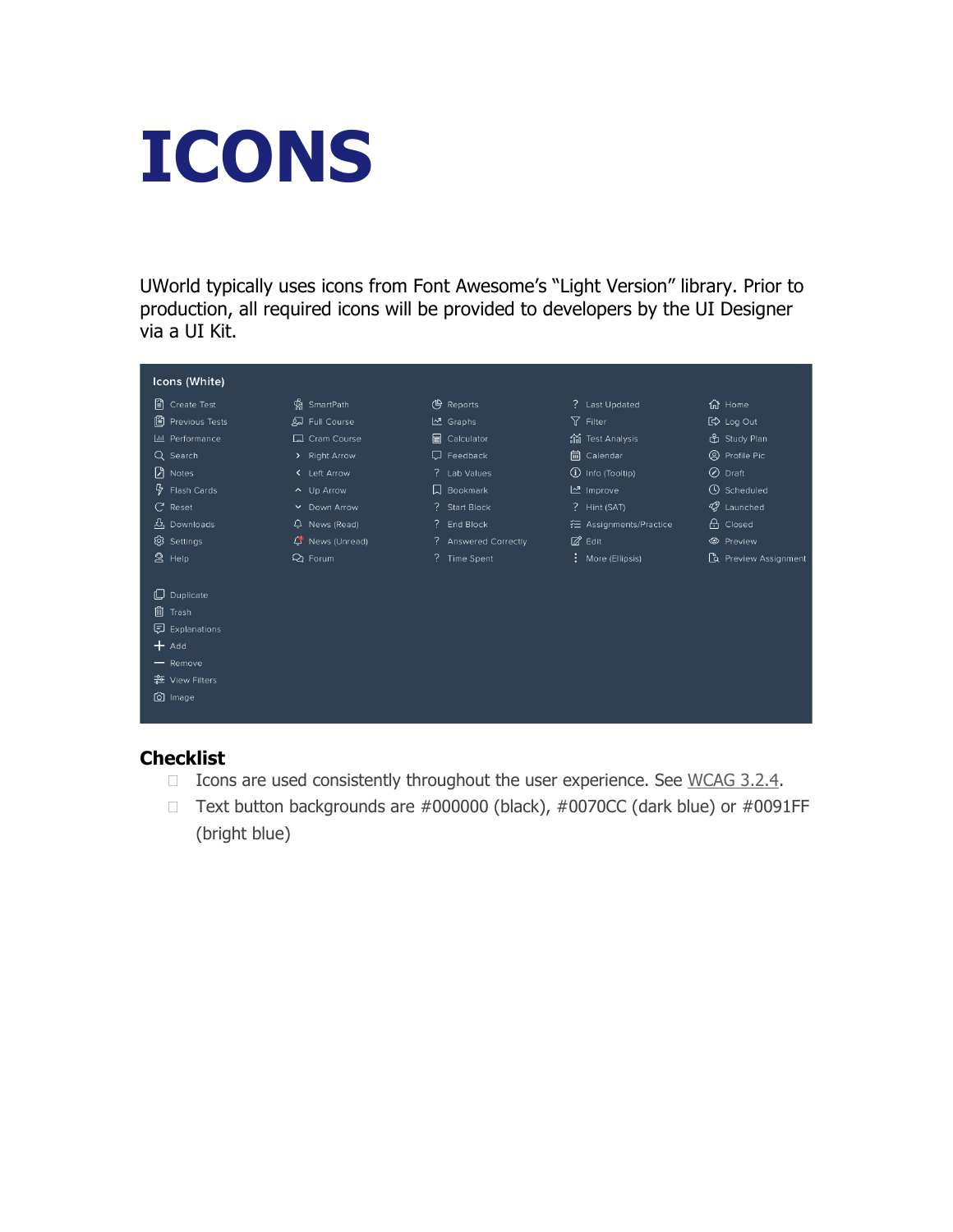## <span id="page-7-0"></span>**IMAGES AND GRAPHICS**

- $\Box$  All images and graphics include alternate text. See [WCAG 1.1.1.](https://www.w3.org/WAI/WCAG21/quickref/#text-alternatives)
- $\Box$  For images that include text, the alternate text includes the text that is presented visually. See [WCAG 2.5.3.](https://www.w3.org/WAI/WCAG21/quickref/#keyboard-accessible)
- $\Box$  Users can interpret all images and graphics that present content without relying solely on color. See [WCAG 1.3.3.](https://www.w3.org/WAI/WCAG21/quickref/#text-alternatives)
- $\Box$  Use text to convey content, instead of images of text. See [WCAG 1.4.5.](https://www.w3.org/WAI/WCAG21/quickref/#images-of-text)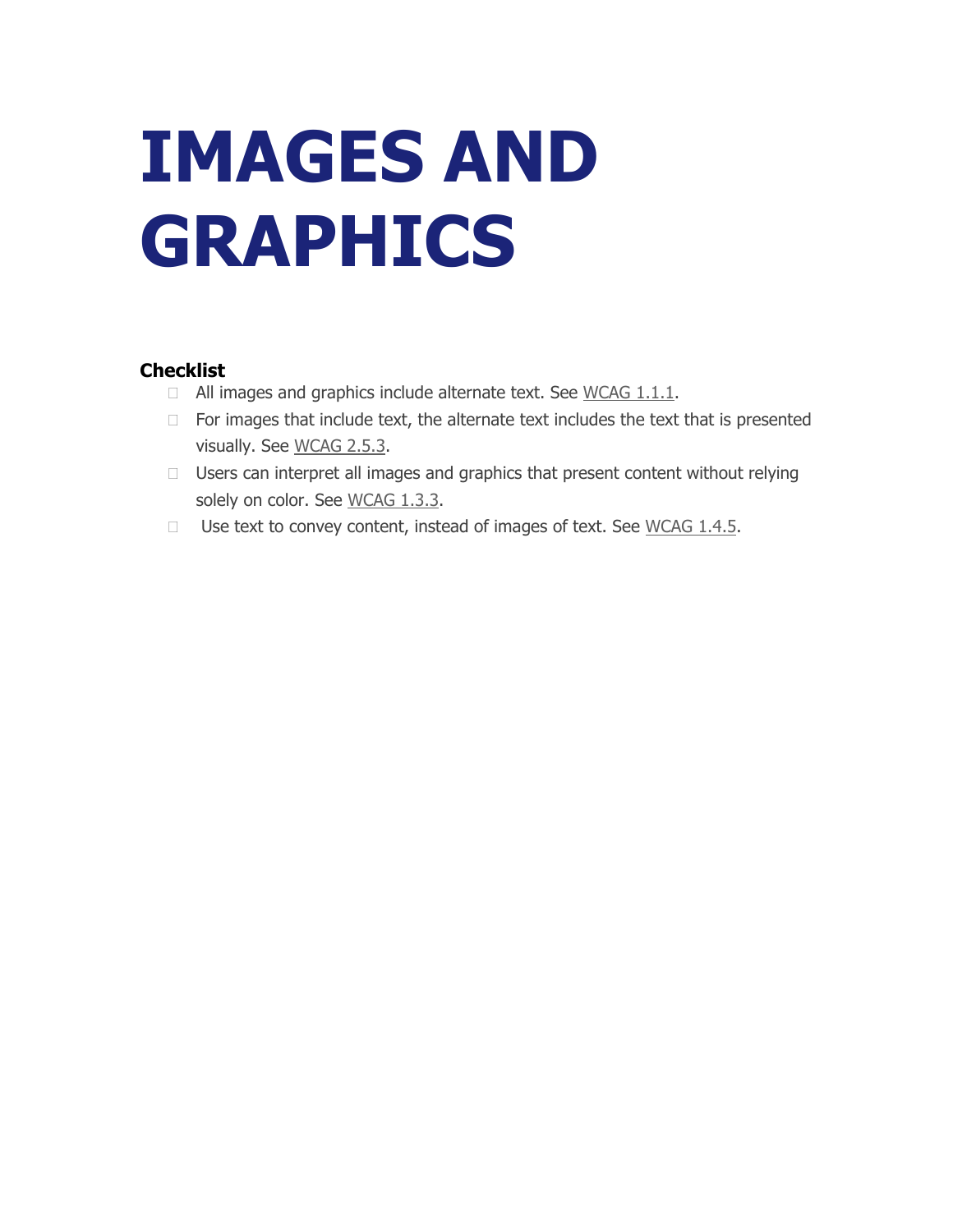# <span id="page-8-0"></span>**HOVERS AND TOOL TIPS**

- $\Box$  All hovers and tool tips can be dismissed by the user, unless it shows an input error or does not obscure or replace other content. See [WCAG 1.4.13.](https://www.w3.org/WAI/WCAG21/quickref/#images-of-text)
- $\Box$  All hovers and tool tips remain visible until they are removed, dismissed by the user, or the information is no longer valid. See [WCAG 1.4.13.](https://www.w3.org/WAI/WCAG21/quickref/#images-of-text)
- All hovers stay visible until a user dismisses it. In other words, users should NOT have to keep the mouser over the hover to keep it visible. See [WCAG 1.4.13.](https://www.w3.org/WAI/WCAG21/quickref/#images-of-text)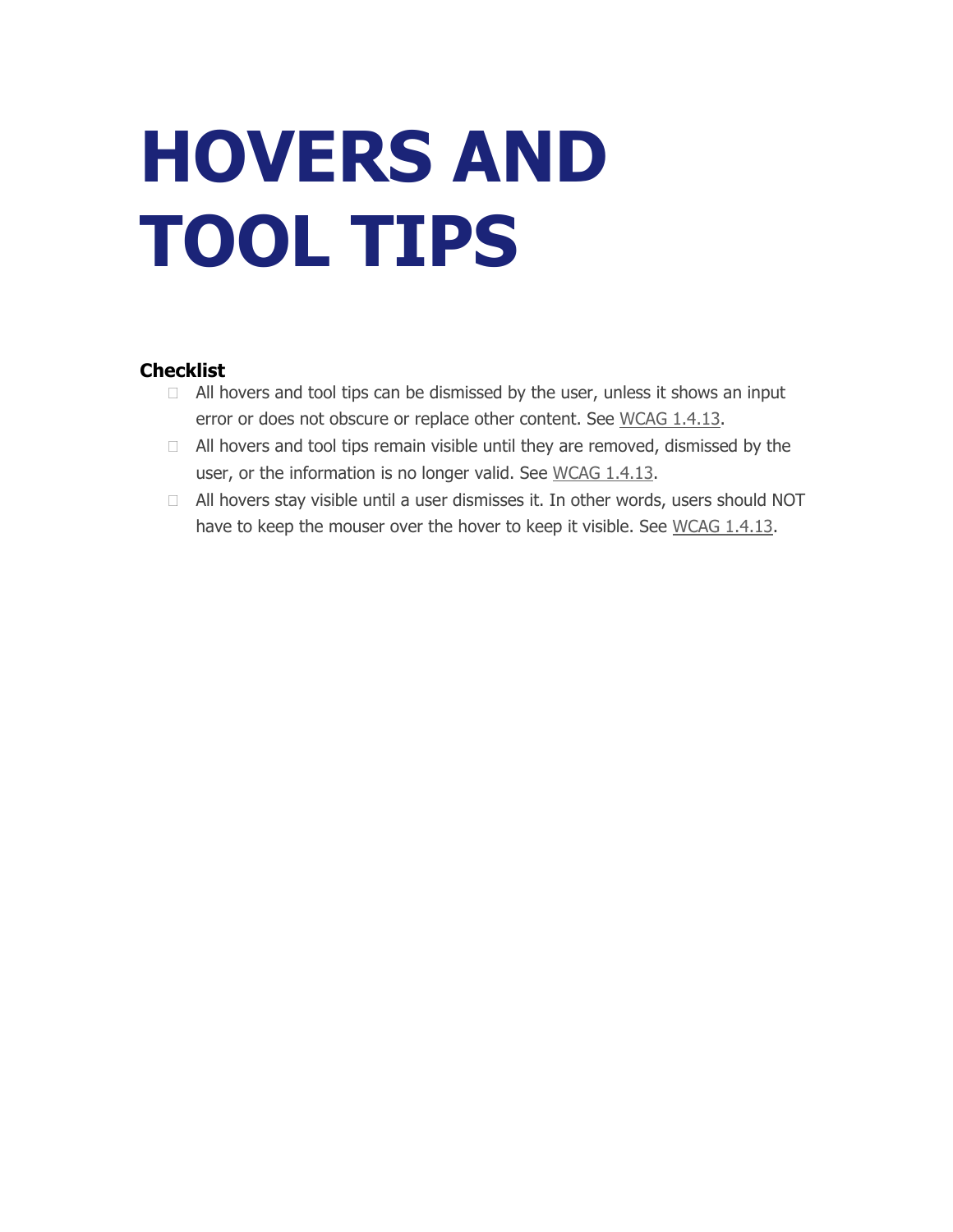## <span id="page-9-0"></span>**CONTENT AND INSTRUCTION**

- $\Box$  Instructions do NOT reference the shape or position of interactive elements on the screen (e.g. "The button to the right." "The link below."). See [WCAG 1.3.3.](https://www.w3.org/WAI/WCAG21/quickref/#info-and-relationships)
- $\Box$  The sequence and structure of content can be programmatically determined and are available in text. See [WCAG 1.3.1 and 1.3.2.](https://www.w3.org/WAI/WCAG21/quickref/#info-and-relationships)
- $\Box$  Content is responsive to portrait and landscape views, except where a specific display orientation is essential. See [WCAG 1.3.4.](https://www.w3.org/WAI/WCAG21/quickref/#info-and-relationships)
- $\Box$  Users do not have to rely on color alone to distinguish visual elements or understand content, required actions, and prompted responses. See [WCAG 1.4.1.](https://www.w3.org/WAI/WCAG21/quickref/#info-and-relationships)
- $\Box$  Text is mobile responsive, allowing users with low vision to reflow the text, as needed. For instance, users can resize the screen, so text is in one column and scrolling in more than one direction is not necessary. See [WCAG 1.4.10.](https://www.w3.org/WAI/WCAG21/quickref/#images-of-text)
- $\Box$  All content can be operated through a keyboard, alternative keyboard, or keyboard emulator (e.g. speech input software, on-screen keyboards, scanning software). See [WCAG 2.1.1.](https://www.w3.org/WAI/WCAG21/quickref/#keyboard-accessible)
- $\Box$  All drag-and-drop functions and other tasks that require pathing on the screen (e.g. drawing) have alternate form controls (like **Add** or **Remove** icons). See [WCAG 2.1.1.](https://www.w3.org/WAI/WCAG21/quickref/#keyboard-accessible)
- $\Box$  The default human language of each screen can be programmatically determined. See WCAG 3.1.1 [and WCAG 3.1.2.](https://www.w3.org/WAI/WCAG21/quickref/#keyboard-accessible)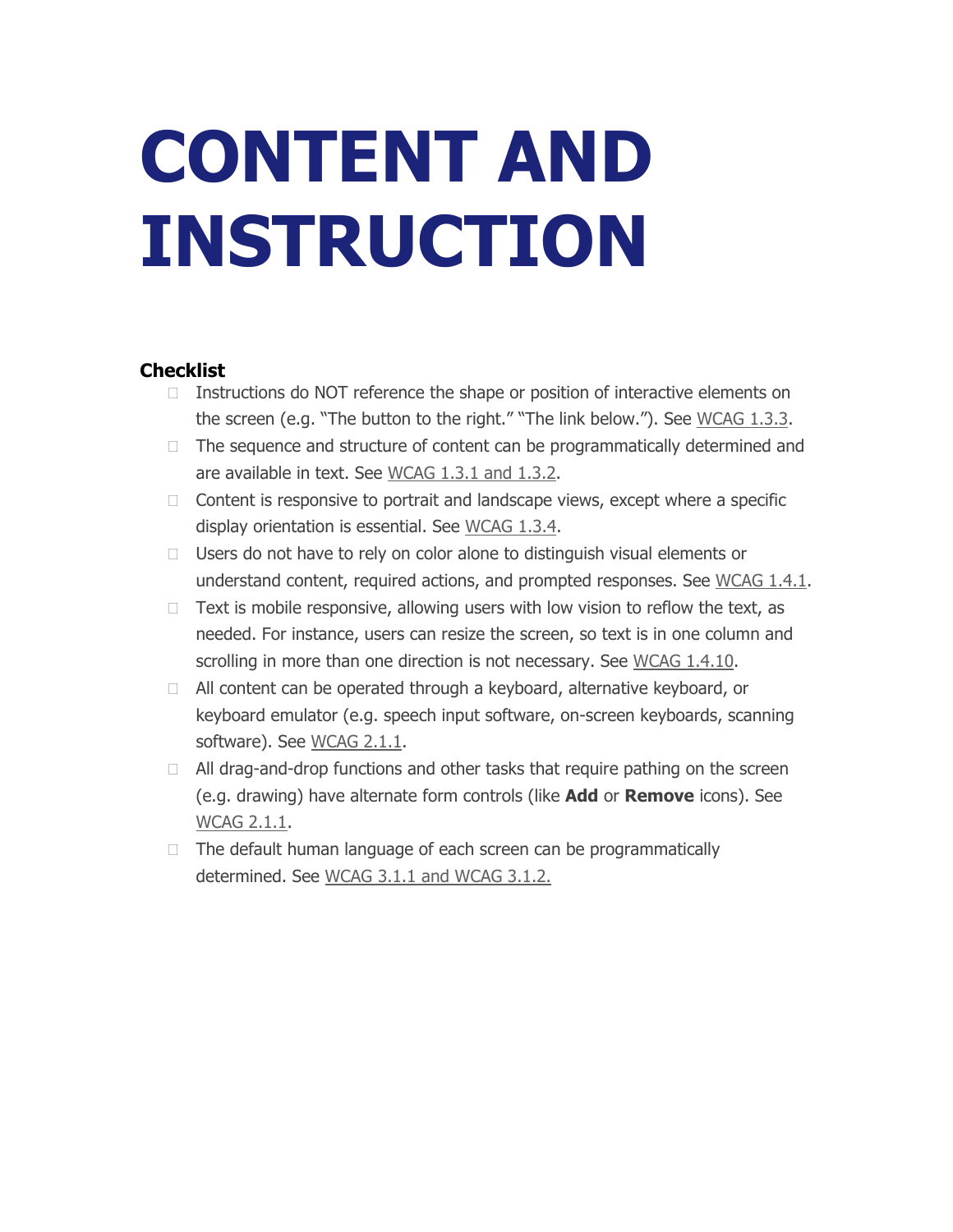### <span id="page-10-0"></span>**FORMS AND FIELDS**

- $\Box$  All forms include descriptive labels, instructions, and validation and error messages. See [WCAG 3.3.1, 3.3.2, and 3.3.3.](https://www.w3.org/WAI/WCAG21/quickref/#keyboard-accessible)
- □ All required fields are identified via an asterisk and not color alone.
- $\Box$  Fields include descriptive type attributes that not only indicate the type of information to be inputted (e.g. email) but also clarifies the purpose of the input. For examples, see [WCAG 1.3.5.](https://www.w3.org/WAI/WCAG21/quickref/#info-and-relationships)
- $\Box$  For all forms or fields that cause legal commitments or financial transactions, users can reverse, double check or confirm the data before finalizing submission. See [WCAG 3.3.4.](https://www.w3.org/WAI/WCAG21/quickref/#keyboard-accessible)
- $\Box$  The state, property, and value of UI elements can be set by assistive technologies. See [WCAG 4.1.2.](https://www.w3.org/WAI/WCAG21/Understanding/name-role-value.html)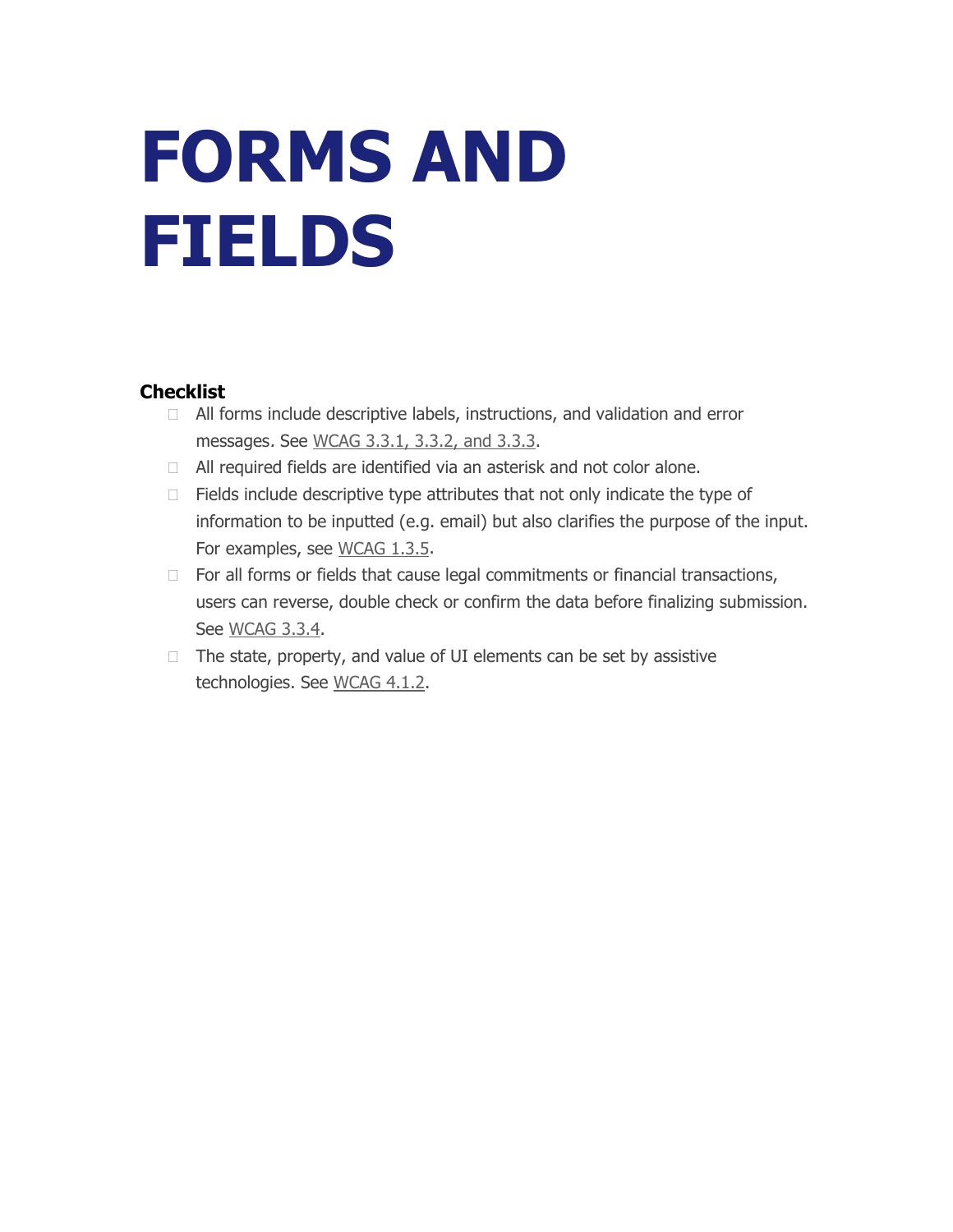### **NAVIGATION**

- $\Box$  Keyboard users can move the focus away from a component (e.g. pop-up box) via arrow keys and tabs or is otherwise advised on how to move the focus away. See [WCAG 2.1.2.](https://www.w3.org/WAI/WCAG21/quickref/#keyboard-accessible)
- $\Box$  Keyboard shortcuts can be turned off, remapped or are active only on focus. See [WCAG 2.1.4.](https://www.w3.org/WAI/WCAG21/quickref/#keyboard-accessible)
- $\Box$  Mechanisms are available to help users bypass content blocks that are repeated on several screens. See [WCAG 2.4.1.](https://www.w3.org/WAI/WCAG21/quickref/#keyboard-accessible)
- □ All pages have titles. See [WCAG 2.4.2.](https://www.w3.org/WAI/WCAG21/quickref/#keyboard-accessible)
- $\Box$  Keyboard users can navigate screens in sequential order. See [WCAG 2.4.3.](https://www.w3.org/WAI/WCAG21/quickref/#keyboard-accessible)
- $\Box$  Links are visually differentiated from the body of a screen using more than color alone. (Tip: Consider underlining or boxing text links.)
- $\Box$  Keyboard users can find links via a keyboard.
- □ Text links make sense on their own (e.g. Create a New Assignment). (Tip: Avoid ambiguous phrases like "Click Here," "More" or "Continue.") See [WCAG 2.4.4.](https://www.w3.org/WAI/WCAG21/quickref/#keyboard-accessible)
- $\Box$  Users can locate all screens in multiple ways, unless the screen is a part of or the result of a process. See [WCAG 2.4.5.](https://www.w3.org/WAI/WCAG21/quickref/#keyboard-accessible)
- $\Box$  All headings and labels describe a topic or purpose. See [WCAG 2.4.6.](https://www.w3.org/WAI/WCAG21/quickref/#keyboard-accessible)
- $\Box$  The keyboard focus indicator is visible to all keyboard users. See [WCAG 2.4.7.](https://www.w3.org/WAI/WCAG21/quickref/#keyboard-accessible)
- $\Box$  Keyboard users can complete all tasks with a single pointer, unless a multipoint or path-based gesture is essential, and all "pointer cancellation" guidelines have been implemented. See [WCAG 2.5.1](https://www.w3.org/WAI/WCAG21/quickref/#keyboard-accessible) and [WCAG 2.5.2.](https://www.w3.org/WAI/WCAG21/quickref/#keyboard-accessible)
- $\Box$  For keyboard users, changing the focus and changing settings do not initiate changes in context. See [WCAG 3.2.1](https://www.w3.org/WAI/WCAG21/quickref/#keyboard-accessible) and [WCAG 3.2.2.](https://www.w3.org/WAI/WCAG21/quickref/#keyboard-accessible)
- $\Box$  Unless modified by the user, navigation that is repeated on multiple screens occurs in the same order each time. See [WCAG 3.2.3.](https://www.w3.org/WAI/WCAG21/quickref/#keyboard-accessible)
- $\Box$  The name and role of all UI components can be programmatically determined by assistive technologies. See [WCAG 4.1.2.](https://www.w3.org/WAI/WCAG21/Understanding/name-role-value.html)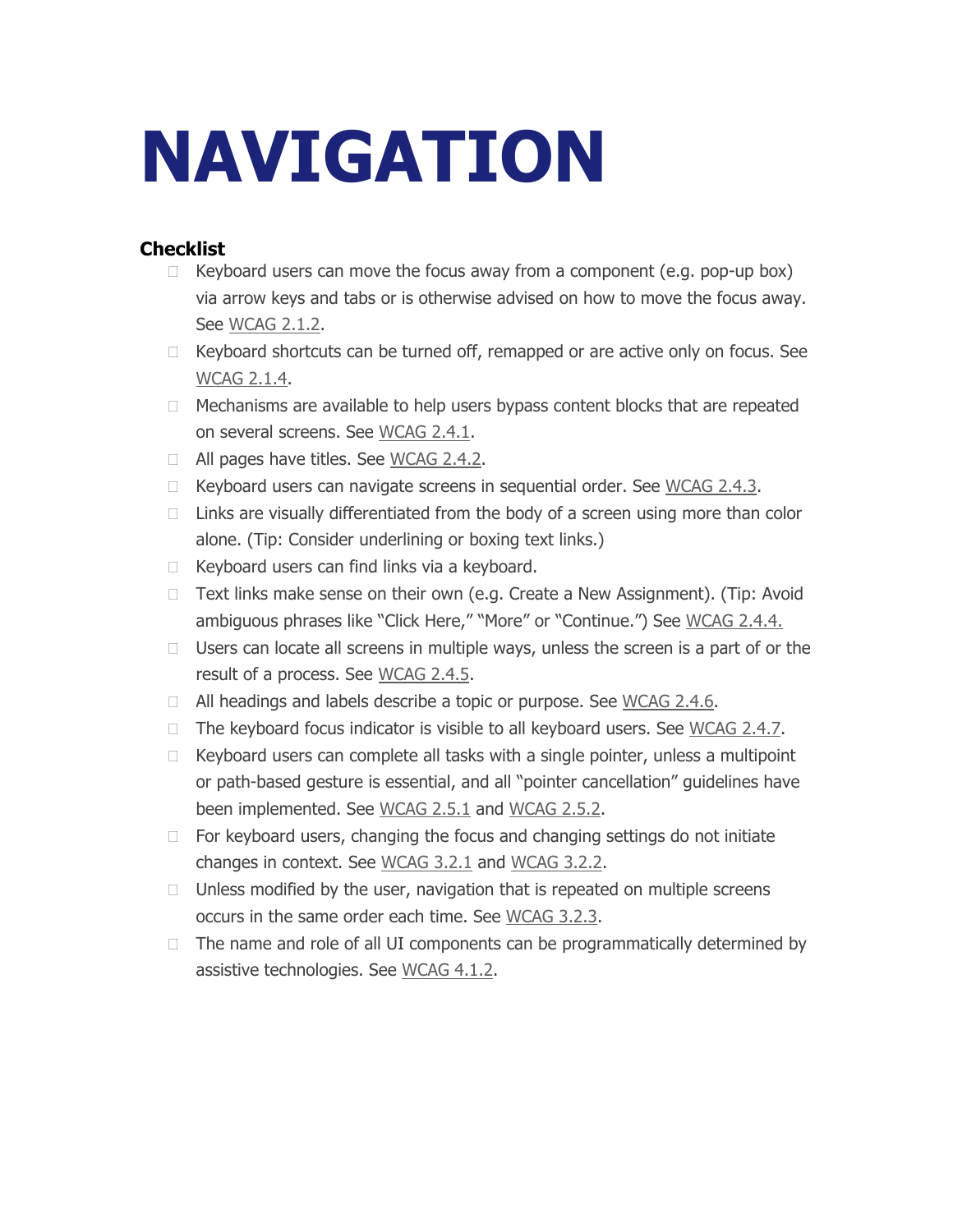# <span id="page-12-0"></span>**VALIDATION AND ERROR MESSAGES**

- $\Box$  All error messages are accompanied by a visual cue that identifies the item on the screen where the error occurred. See [WCAG 3.3.1.](https://www.w3.org/WAI/WCAG21/quickref/#keyboard-accessible)
- When possible, error messages should include suggestions for correction. See [WCAG 3.3.3.](https://www.w3.org/WAI/WCAG21/quickref/#keyboard-accessible)
- $\Box$  All status messages can be programmatically determined by assistive technologies. See [WCAG 4.1.3.](https://www.w3.org/WAI/WCAG21/Understanding/name-role-value.html)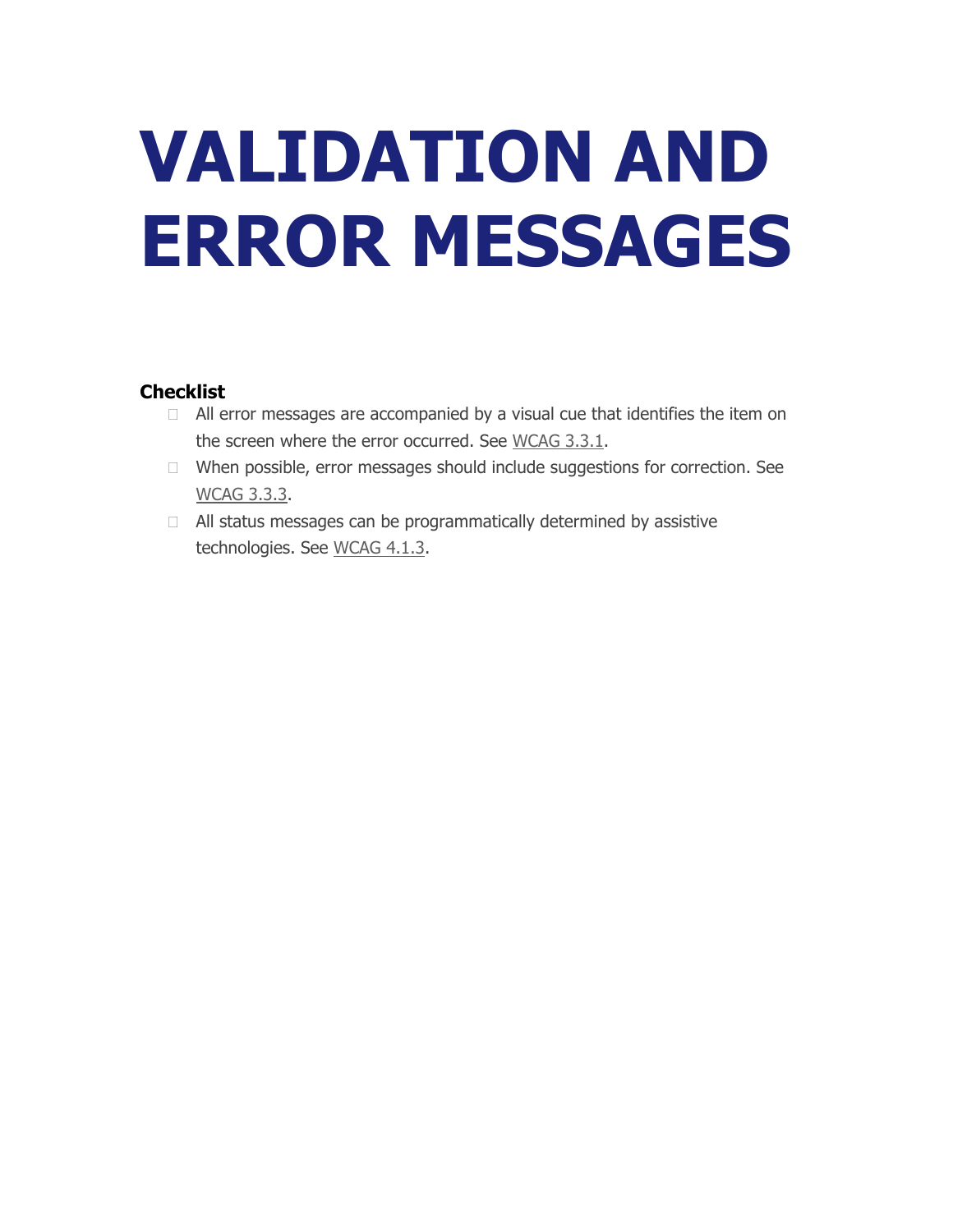# <span id="page-13-0"></span>**GENERAL CODING**

- □ Elements in markup languages have complete start and end tags, are nested according to their specification, and do not include duplicate attributes. See [WCAG 4.1.1.](https://www.w3.org/WAI/WCAG21/Understanding/parsing.html)
- $\Box$  All IDs are unique, except where specifications allow these features. See WCAG [4.1.1.](https://www.w3.org/WAI/WCAG21/Understanding/parsing.html)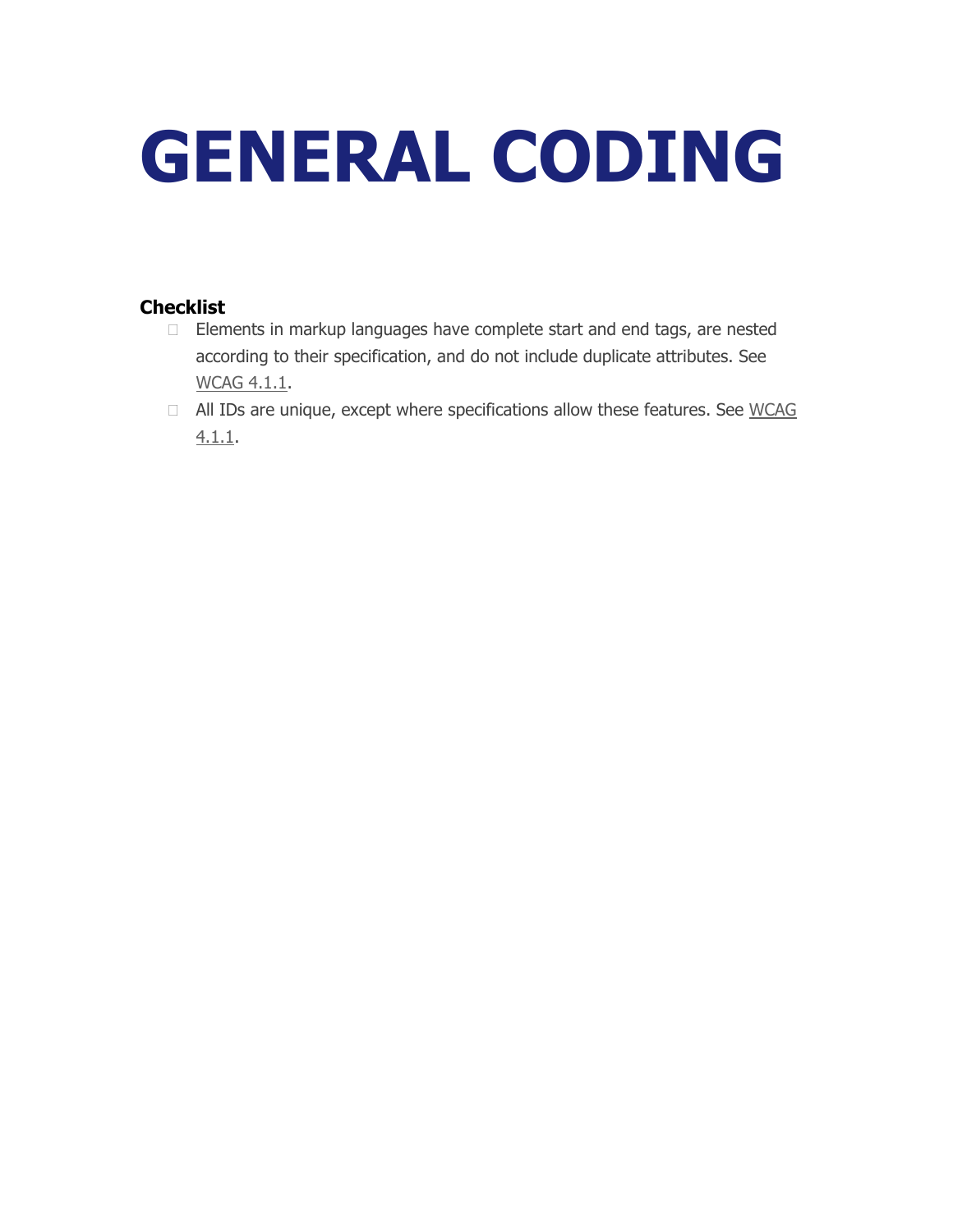# <span id="page-14-0"></span>**UX/UI DESIGN**

- $\Box$  Screens are designed with a desktop-first approach and are mobile responsive down to a tablet.
- $\Box$  All screens are 1920 x 1080 (or a similar 16:9 ratio, no smaller than 1440 x 710).
- □ All screens are designed with a 24-pattern grid to ensure content wraps appropriately when resized. Screens that are 1920 x 1080 should use the following grid layout settings in Sketch:
	- o Total Width: 1920 px
	- o Offset: 0
	- o Number of Columns: 24
	- o Gutter Width: 10px
	- o Column Width: 70px